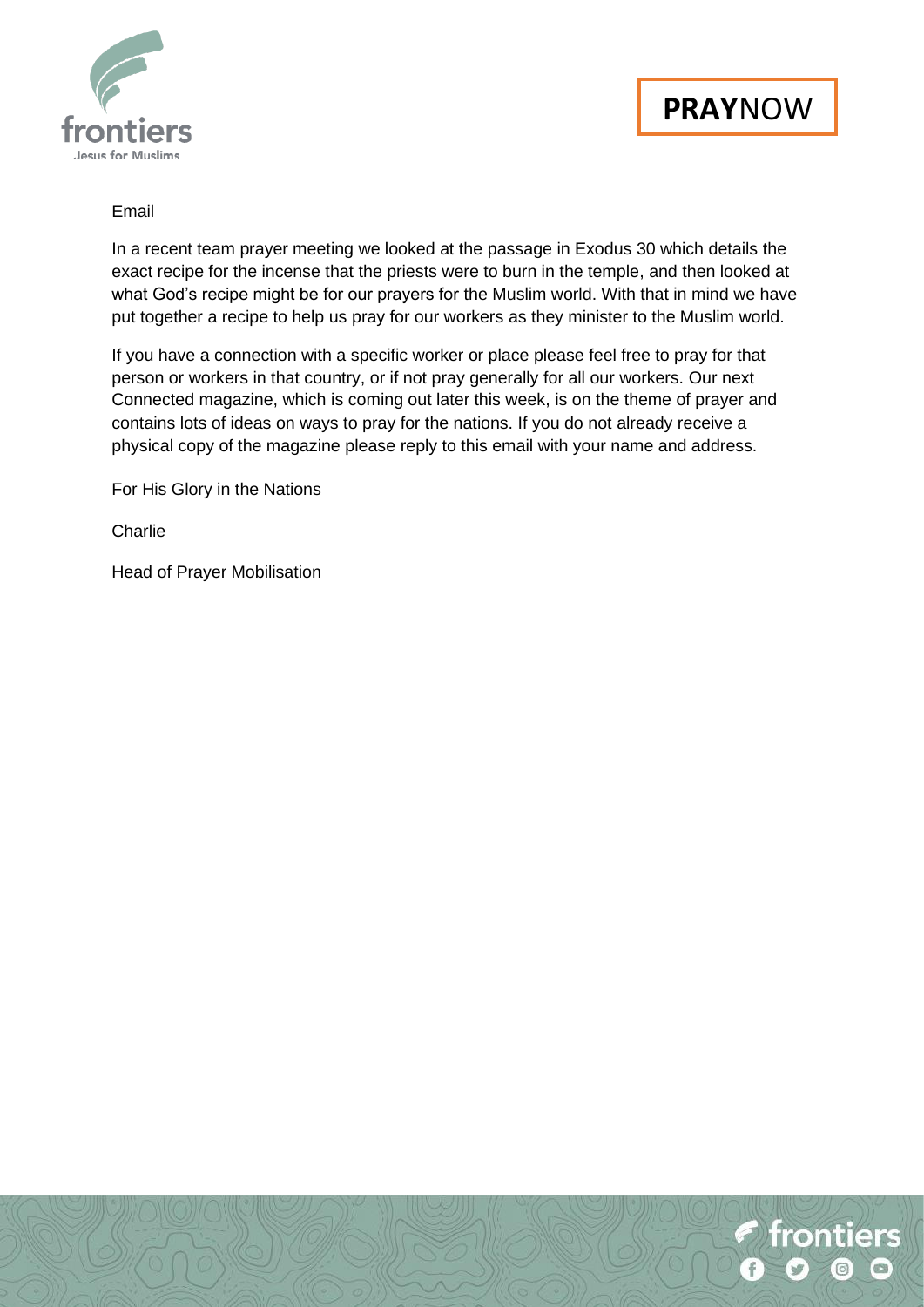

### **Monday 20th June**

### **RECIPE FOR PRAYER**



In the Old Testament the Lord told the Israelites he wanted his Tabernacle to constantly be full of the smell of incense, representing the prayers of his people. He also gave them his own exclusive recipe. What might God's recipe for our prayers be as we intercede for those working on the frontlines? This week we will be working through 6 biblical ingredients to help us pray.

### **Pray for open doors**

While under house arrest Paul surprisingly asks for prayer that, *"God may open a door for our message."* (See Col 4:3) We also need God to open doors to unreached peoples and places that are hard to get to.

Here is what one Frontiers team leader reported:

"We have been longing for ways to connect well with the local unreached people group and speak into their lives. Here identity is crucial; without a strong identity people will dismissively say you are a missionary or a spy! As business people we have an identity, the locals are excited that we are here and people want to know what we think. The business also gives us wonderful opportunities to visit rural farmers which would otherwise be viewed with suspicion. We are also able to bless the community through the product, employment, training and ploughing back the resources the business generates.

"There have been some headaches with bureaucracy and building the factory, but we have received a huge amount of help from the local government. Other challenges include finance and upskilling in areas I was not familiar with as my background is in agriculture. Therefore we have greatly valued the input of experienced business coaches.

People think business is not a good option because it will be all consuming and leave no time for people. Previously I had to struggle to spend time with people, but the business means I spend hours with people each day and it gives us natural reasons to chat with our neighbours as well. Doing business is totally compatible with making disciples."

Prayer points:

- Thank God for the openings he gives our workers to share everyday life with Muslims.
- Pray that Governments will view them with favour and provide visas and support for their work.
- May workers' activities open up to the communities they live amongst to the gospel message.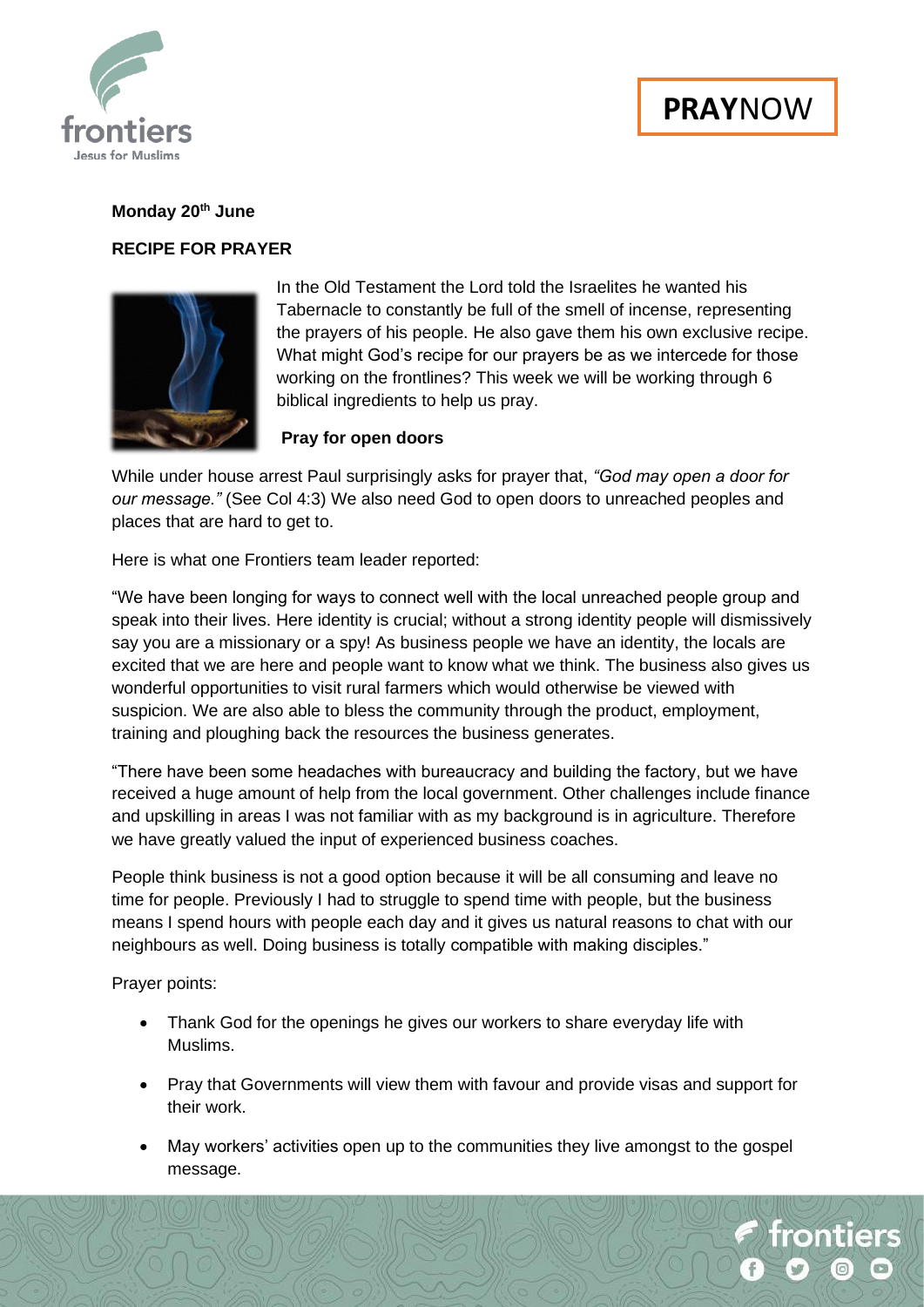

# **Tuesday 21st June**

### **Pray for clear speaking**

Paul asks for prayer that he might proclaim Christ 'clearly' (Col 4:4). The gospel is a message that must be heard. Let's pray for workers as they learn to tell the good news of Jesus in a new language, that they may speak clearly and into people's hearts and minds. As well as learn a new language workers need to be aware that some religious words often have a different meaning to a Muslim. Five key examples of the Muslim understanding of words Christians use are:

- Sin: something declared unlawful not evil itself
- Prayer: a ritual performed 5 times a day.
- Sonship: Jesus is the Son of God in a physical sense, not spiritually.
- Faith: believing the *Shahada*.
- Heaven: a place of sensual pleasures.

Here is how one worker began to explain the Sonship of Jesus:

"One day in a taxi on the way to catch a train the conversation quickly got onto spiritual matters. I did not want it to just be a dry and lifeless theological discussion along the lines "you believe this, but we believe that." The driver, from the Horn of Africa, started along the lines I feared and said, "You believe that Jesus is the Son of God." While true, I knew my new friend understood it literally so asked him to explain what he understood by the title. He did not want to explicitly state that he understood it to mean that God had sex with Mary, so I helped him out and then explained I was equally dismayed by such an idea. The title "Son of God" meant something entirely different.

"I used a short Bible story to explain what I meant: I said Jesus had two followers called James and John and the Bible says he called them "sons of thunder." I asked if that meant that the thunder had relations with their mother – after all that was that same reasoning he had applied to the "Son of God" title. He immediately said, "No." "So what does it mean?" I enquired. "I suppose it means they were angry people." he replied. I agreed - Jesus was describing something about their character.

"In the same way the title "Son of God" was describing something of Jesus' character and nature. I continued and said the title means that Jesus is God. As we approached my destination, there was not the expected absolute rejection of such an idea. This is highly unusual as Muslims would consider this blasphemy. The reply disclosed an openness to God: "I'd never thought of it like that before." I can only conclude God's Spirit was already at work in this man's heart."

• Pray that workers may be inspired to learn language and culture well and overcome the challenges and discouragements.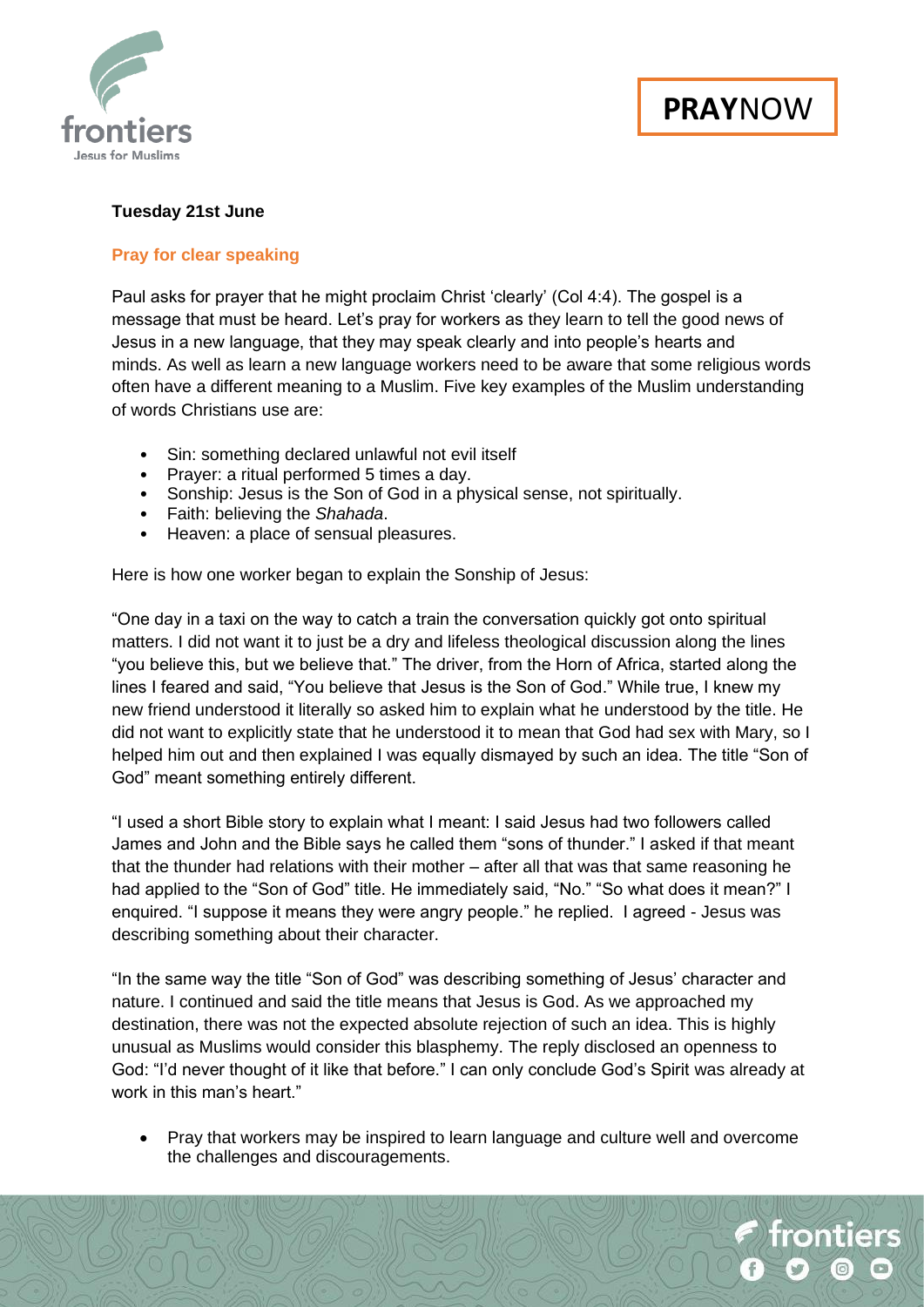



- May they be able to explain Jesus clearly to Muslims in appropriate ways that will be understood.
- May they be equipped with the word of God that will penetrate to the heart (Hebrews 4:112)
- May they be so in touch with the Father that they speak words that are relevant to the people they speak to.

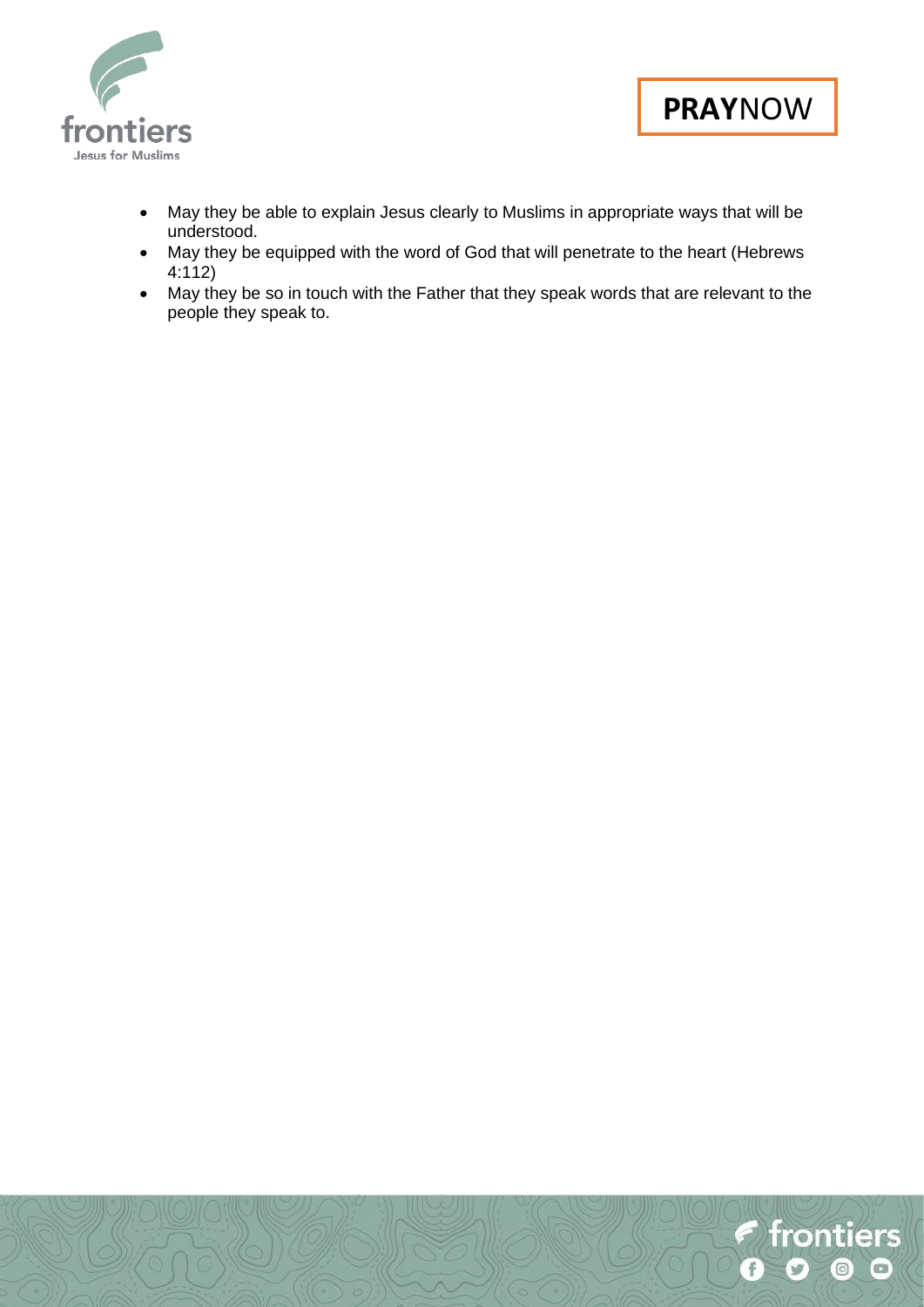



# **Wednesday 22nd June**



#### **Pray to meet open hearts**

When Paul and his team went to Philippi they spoke to some women at a place of prayer. One of those listening was a businesswoman, Lydia.

We read, 'The Lord opened her heart to respond to Paul's message' (Acts 16:14). Let's ask the Lord to open the hearts of those we're sharing with.

Several years ago a group of

short termers reported open hearts in the refugee camps they visited:

We sat with a mother and daughter in the Syrian refugee home, hearing stories of the pain endured since the conflict began. After listening, we shared our own stories about things Jesus did and said.

The mother informed us that her back was injured and we told her of how Jesus healed people. We asked if we could lay hands on her, praying in the name of Jesus for healing to which she agreed. Then we asked a question we had been longing to ask: "Will you gather your friends and family to study more about Jesus directly from the Holy Books?"

She eagerly listed those she would invite. When we returned eight Muslim women were waiting to study the creation story from Genesis and start applying it to their lives.

Towards end of our study, we asked if the women had any problems that the group could pray about. Our hostess cut in and started speaking hurriedly in Arabic, telling the women that after we prayed the pain lifted off her back - standing up and sitting down to confirm her healing!

The women were eager to meet again to continue their study, so we set a time for several days later. We began down the road and heard yelling behind, we turned recognising the husband of our hostess running towards us. As single women, we hoped this wasn't a bad sign. Reaching us he said through our translator, "Bring men with you the next time! I want to study the Holy Books, too. If you bring men, I will get the husbands of the women my wife has gathered!"

By the end of our two-week trip, the women had met three times, a leader had been identified and taught to lead the studies who regularly meets a long-term worker to discuss

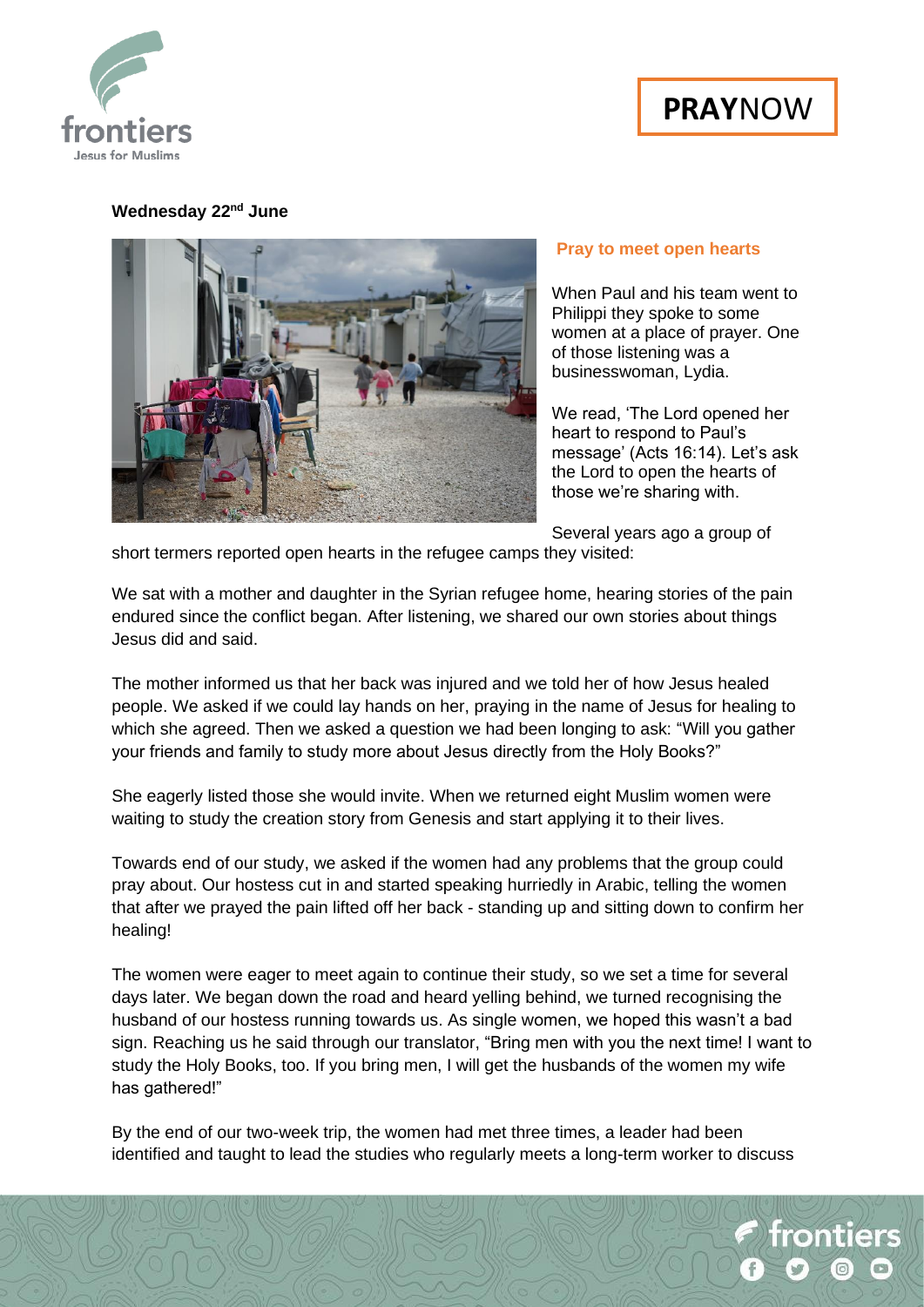

f frontiers

 $\boxed{0}$ 

 $\circ$ 

f

how the studies went and answer questions. Now it's really up to God to speak to these women through his word and draw them to Himself.

Prayer points:

- Pray that the Lord will open the hearts of Muslims, and reveal Himself to them
- Pray their hearts may be opened as they see His beauty.
- Pray for more short term teams to go out and bless longer term teams and discover God's heart for the nations themselves.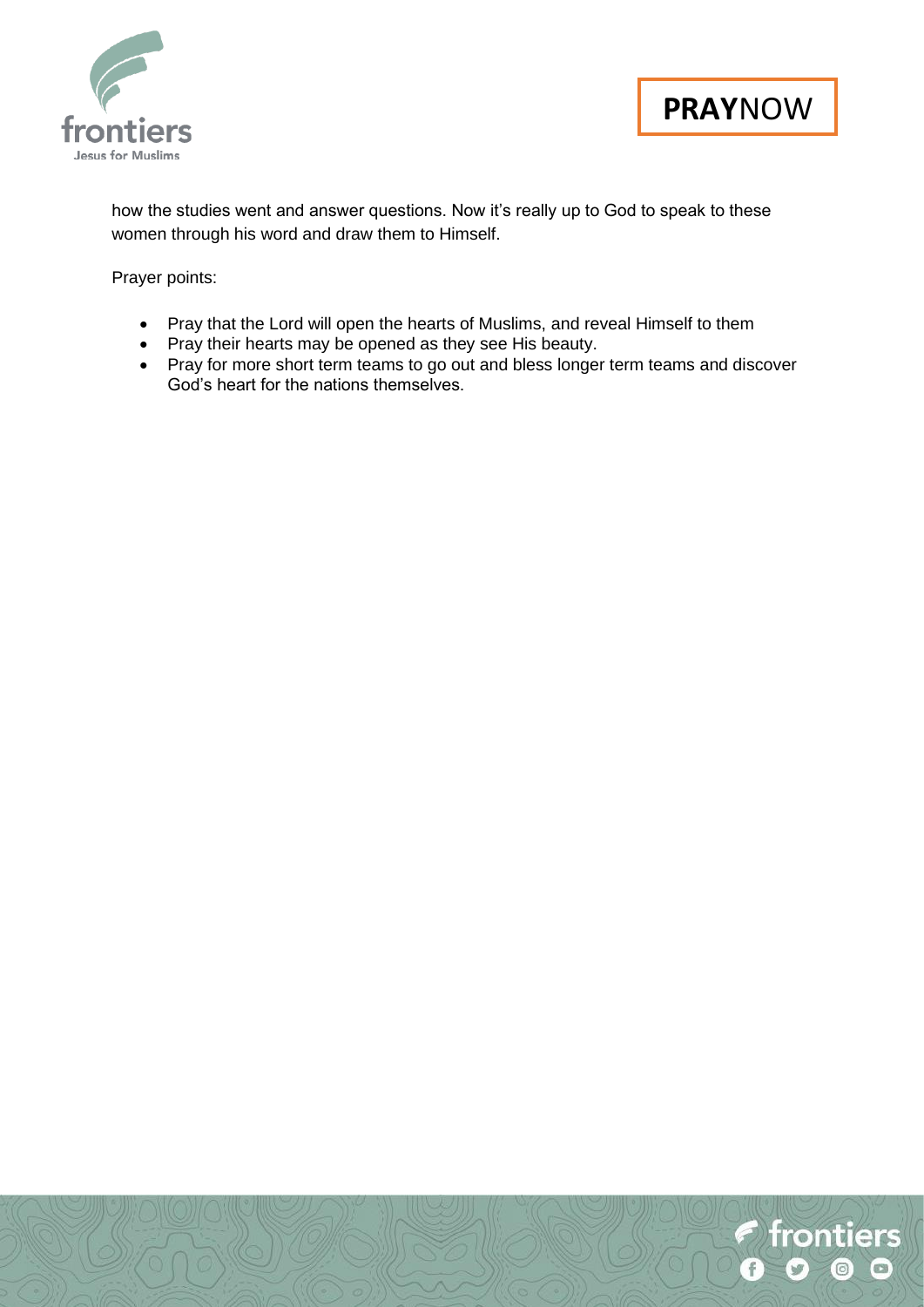

frontiers

# **Thursday 23rd June**

### **Pray for God's leading**

In Acts 8:26 an angel of the Lord tells Philip to go to a certain place. On his way he met an Ethiopian who was reading the Book of Isaiah. Philip explains what he's reading, and the Ethiopian believes and asks to be baptised. Let's pray that the Lord will lead workers on the field to those who are hungry for truth. **having discernment to see God's strategy**

### **In Search of the Sower's Good Soil**

It was 2:30 p.m. on a Saturday afternoon when I met up with my language helper, Aqil, a burly, well-educated 28-year-old. We started our language lesson. Then after half an hour or so, I shared Jesus' parable of the weeds from Matthew 13:24–30. Aqil wasn't surprised to hear me share from God's Word. I often speak of Jesus and share about the Kingdom—not just with Aqil, but with everyone I talk to.

I've had many conversations about faith with Aqil. But this time, the parable sparked a conversation that lasted until about 9:00 p.m. It made him late to his night job, and I was late for dinner. The next day, Aqil came to my home for a short language lesson before helping me teach English to some local children from poor families in the neighbourhood.

After the children's English lesson, I gave Aqil a New Testament. I included a small note saying, "Continue seeking the Way, the Truth, and the Life. You have been a blessing in my life." Aqil read the note. With his eyes misting over, he responded, "No, you're the blessing in my life."

As in the parable of the sower in Matthew 13, I find people in my host country who are on the path where the seed gets trampled underfoot.

I find the rocky soil—people who get excited about the Good News. But then no roots develop, and they fade away quickly.

I find the thorns that choke out the Word that was spoken.

And I find the good soil, where the Word takes root, sprouts, and is nurtured. And in time, it will produce a crop that is a hundred, sixty, or thirty times what was sown.

Every person I spend time with hears me share the Gospel. Not every interaction goes as smoothly as it did with Aqil. But in order to find him and the many other Muslims whose hearts are being tilled by the Sower, I keep sharing the Word.

You are a part of this. Your prayers and your financial support make this possible. We cannot do this without you. You are a critical part of a team, working to see the world reached by the Gospel for the Kingdom of God.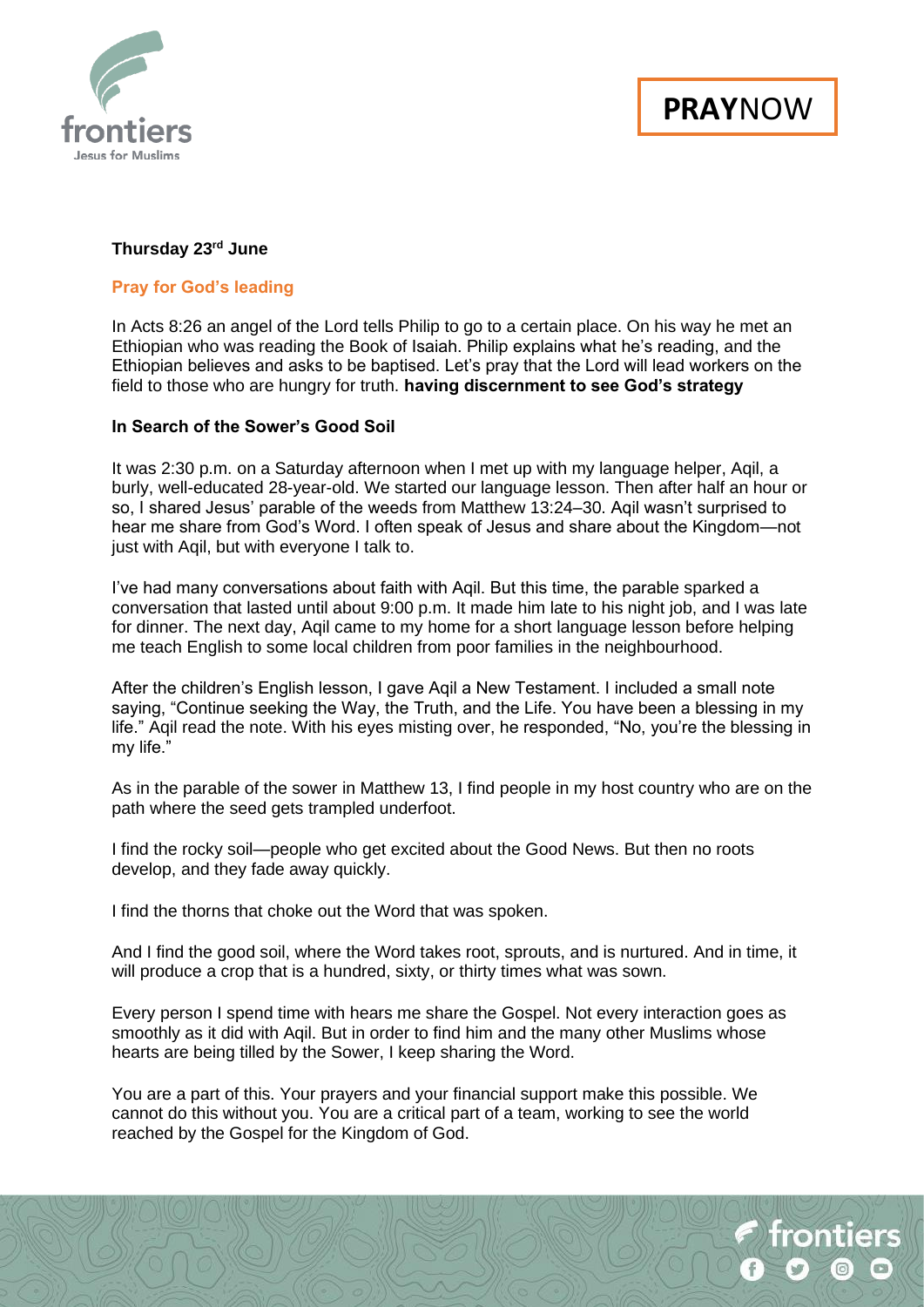



- Praise the Lord of the Harvest for using every prayer and gift for His Kingdom purposes.
- Thank God for working in Aqil's heart, and pray that the Word bears fruit in his life.
- Ask the Lord to send more laborers to the Muslim world to bring the Gospel to those whose hearts have been prepared by God.

*\*\*This account comes from a long-term worker. Names have been changed for security.\*\**

*Original article:<https://frontiersusa.org/blog/sowers-good-soil>*

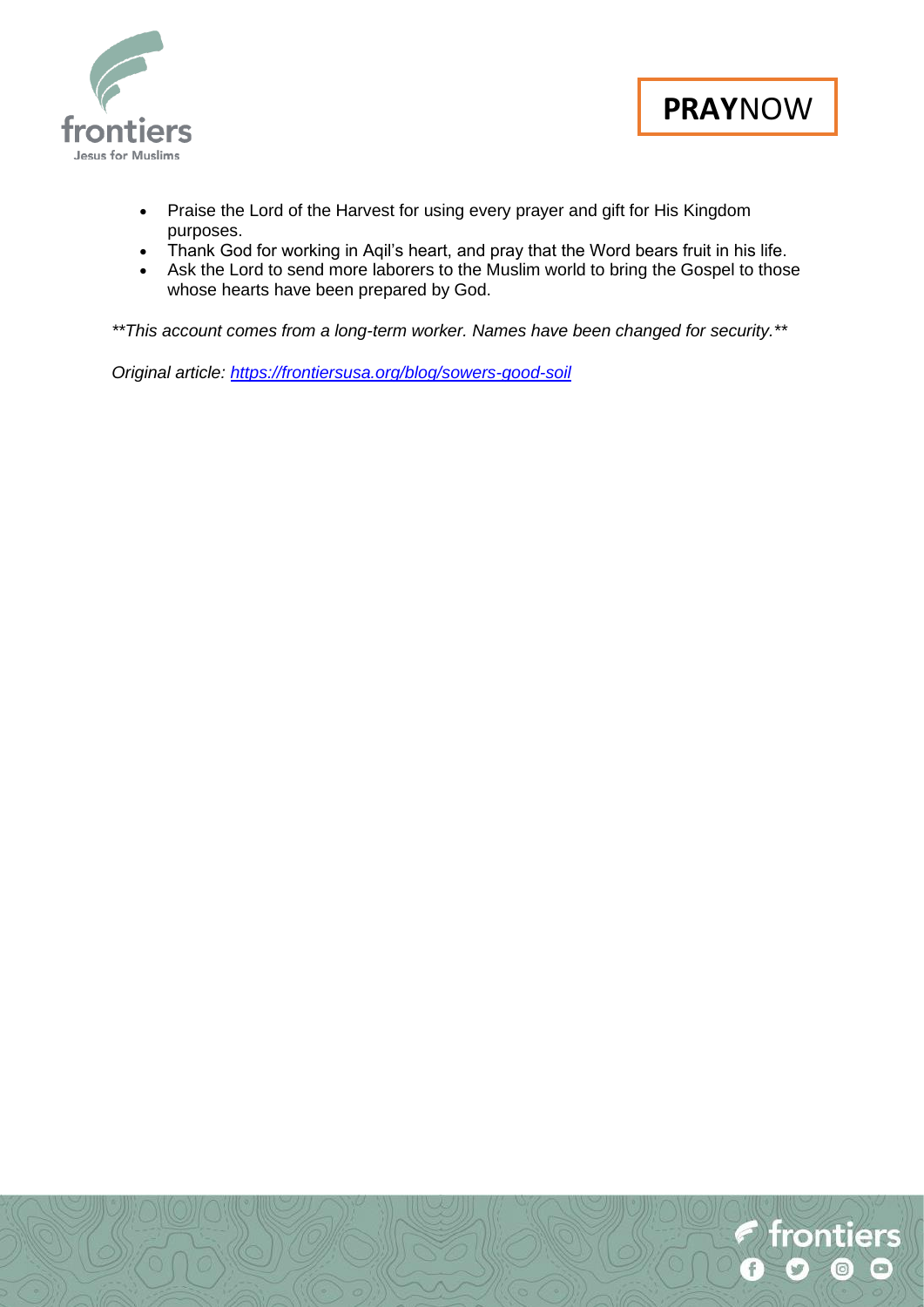



# **Friday 24th June**



### **Pray for unity**

One of the greatest silent witnesses of the work of Christ in us is our unity. Jesus stated it clearly in John 13:35 and prayed for it passionately in John 17. There are lots of opportunities for followers of Jesus to fall out with each other but let's pray that our workers on the field and the churches they plant will be known for their grace, forgiveness and love for one another.

# **<https://www.youtube.com/watch?v=d48-qbcovVY>**

Listen to the worship song above. This is the worldwide blessing which is made up of many believers across the world singing the same song. This is a small picture of what it will be like in heaven when there will be a great number "from every nation, from all tribes and peoples and languages, standing before the throne and before the Lamb, clothed in white robes, with palm branches in their hands".

Let's pray that just as we will be unified in heaven with believers from every nation, tribe and tongue, our multicultural teams, living in cultures that are not their own would also demonstrate this amazing unity.

- Pray for our teams that they would have a supernatural unity that comes from the Lord
- Pray that those around them would see their unity and that it would draw them to ask questions about Jesus.
- Pray for fledging churches and small groups that our workers are part of, that they will also have the unity of being part of the body of Christ.